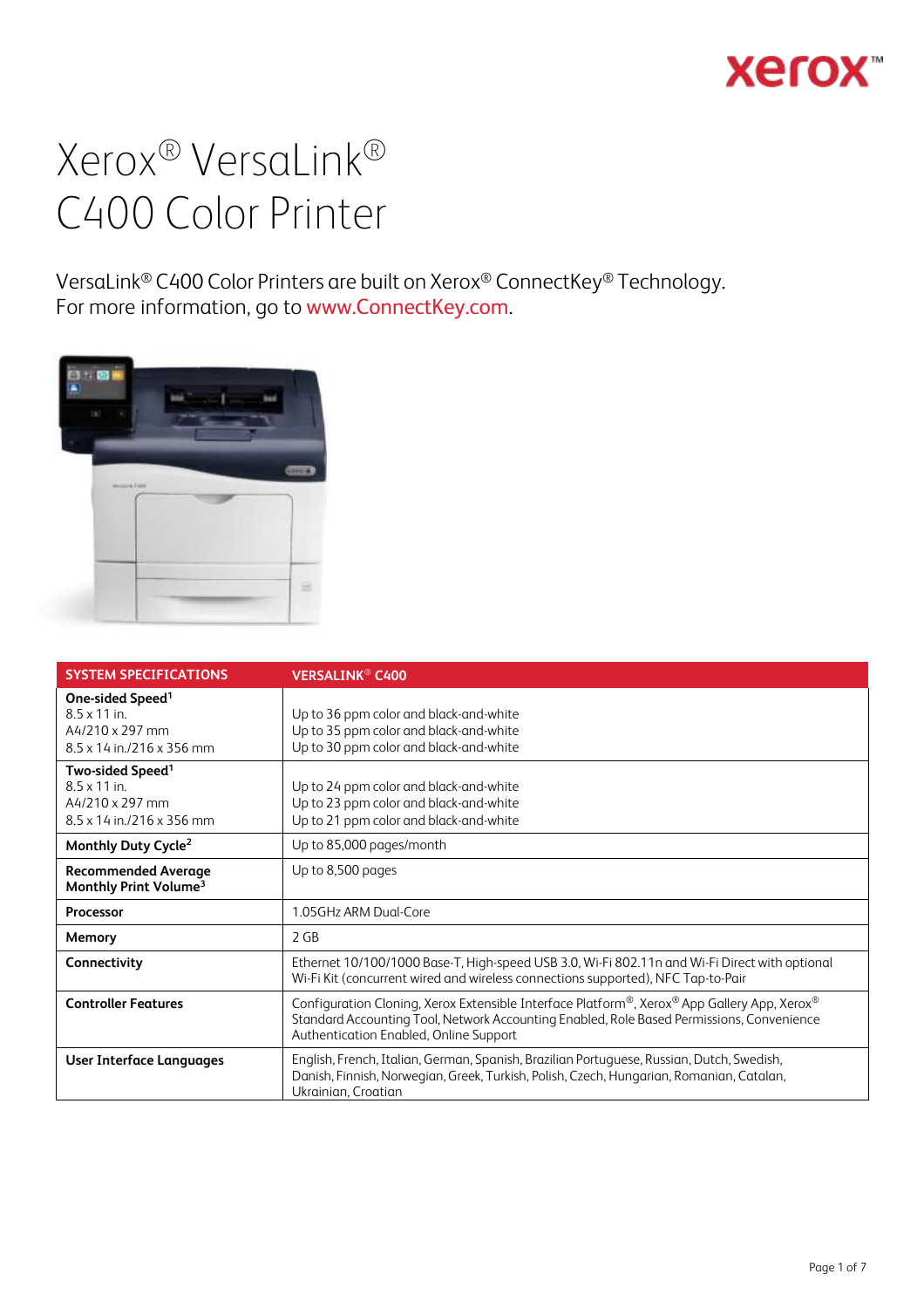## Xerox® VersaLink® C400 Color Printer

| <b>DEVICE SPECIFICATIONS</b>                            |                                                                                                 |                                                          |                                                                                      |                    |
|---------------------------------------------------------|-------------------------------------------------------------------------------------------------|----------------------------------------------------------|--------------------------------------------------------------------------------------|--------------------|
| <b>ELECTRICAL REQUIREMENTS</b>                          |                                                                                                 |                                                          |                                                                                      |                    |
| <b>North America</b>                                    | Voltage: 110-127 VAC+/- 10%<br>Frequency: 50/60 Hz+/- 3Hz, 10 A                                 |                                                          |                                                                                      |                    |
| <b>Europe and Other Geographies</b>                     | Voltage: 220-240 VAC+/- 10%<br>Frequency: 50/60 Hz+/- 3Hz, 6 A                                  |                                                          |                                                                                      |                    |
| <b>POWER CONSUMPTION</b>                                |                                                                                                 |                                                          |                                                                                      |                    |
| Continuous Printing <sup>4</sup>                        | 705 watts or less                                                                               |                                                          |                                                                                      |                    |
| <b>Ready/Standby Mode<sup>4</sup></b>                   | 76 watts or less                                                                                |                                                          |                                                                                      |                    |
| <b>Energy Saver/Sleep Mode<sup>4</sup></b>              | 4 watts or less                                                                                 |                                                          |                                                                                      |                    |
| <b>OPERATING ENVIRONMENT</b>                            |                                                                                                 |                                                          |                                                                                      |                    |
| <b>Required Temperature</b><br>Range (Storage)          |                                                                                                 | 32° F to 95° F/0° C to 35° C                             |                                                                                      |                    |
| <b>Required Temperature</b><br><b>Range (Operating)</b> |                                                                                                 | 50° F to 90° F/10° C to 32° C                            |                                                                                      |                    |
| <b>Required Relative Humidity</b>                       | 10% to 85%                                                                                      |                                                          |                                                                                      |                    |
| <b>Sound Power Levels</b><br>Operating<br>Standby       | $6.88 B(A)$ or less<br>5.0 B(A) or less                                                         |                                                          |                                                                                      |                    |
| <b>Sound Pressure Levels</b><br>Operating<br>Standby    | 53.1 dB(A) or less<br>29.2 dB(A) or less                                                        |                                                          |                                                                                      |                    |
| <b>Boot Time</b><br>(from Off to UI Ready)              | As fast as 60 seconds                                                                           |                                                          |                                                                                      |                    |
| <b>Warm-up Time</b><br>(from Sleep to UI Ready)         | As fast as 6 seconds                                                                            |                                                          |                                                                                      |                    |
| <b>DIMENSIONS AND</b><br><b>WEIGHT (UNPACKAGED)</b>     | <b>WIDTH</b>                                                                                    | <b>DEPTH</b>                                             | <b>HEIGHT</b>                                                                        | <b>WEIGHT</b>      |
| VersaLink <sup>®</sup> C400                             | 19.3 in./491 mm                                                                                 | 19.2 in./488 mm                                          | 15.7 in./399 mm                                                                      | 57 lb./26 kg       |
| 550-sheet Paper Tray                                    | 16.8 in./427 mm                                                                                 | 19.1 in./485 mm                                          | 5.4 in./138 mm                                                                       | 8.6 lb./3.9 kg     |
| <b>DIMENSIONS AND WEIGHT</b><br>(PACKAGED)              | <b>WIDTH</b>                                                                                    | <b>DEPTH</b>                                             | <b>HEIGHT</b>                                                                        | <b>WEIGHT</b>      |
| VersaLink® C400                                         | 24.7 in./627 mm                                                                                 | 25.1 in./638 mm                                          | 20.7 in./526 mm                                                                      | 67.13 lb./30.45 kg |
| 550-sheet Paper Tray                                    | 23.2 in./590 mm                                                                                 | 21.4 in./544 mm                                          | 9.5 in./241 mm                                                                       | 11.7 lb./5.3 kg    |
| SYSTEM CERTIFICATION/REGULATORY COMPLIANCE              |                                                                                                 |                                                          |                                                                                      |                    |
| <b>Certifications</b>                                   |                                                                                                 |                                                          | To view the latest list of certifications, go to www.xerox.com/OfficeCertifications. |                    |
| <b>PRINT</b>                                            |                                                                                                 |                                                          |                                                                                      |                    |
| <b>First-Print-Out Time</b>                             |                                                                                                 | As fast as 9.3 seconds color/8.2 seconds black-and-white |                                                                                      |                    |
| <b>Print Resolution</b>                                 | Up to 600 x 600 x 8 dpi (enhanced)                                                              |                                                          |                                                                                      |                    |
| <b>Page Description Languages</b>                       | PCL® 5e, 6<br>PDF<br><b>XPS</b><br><b>TIFF</b><br><b>JPEG</b><br>HP-GL<br>Adobe® PostScript® 3™ |                                                          |                                                                                      |                    |
| <b>Maximum Print Area</b>                               | 4 mm from edge of paper                                                                         |                                                          |                                                                                      |                    |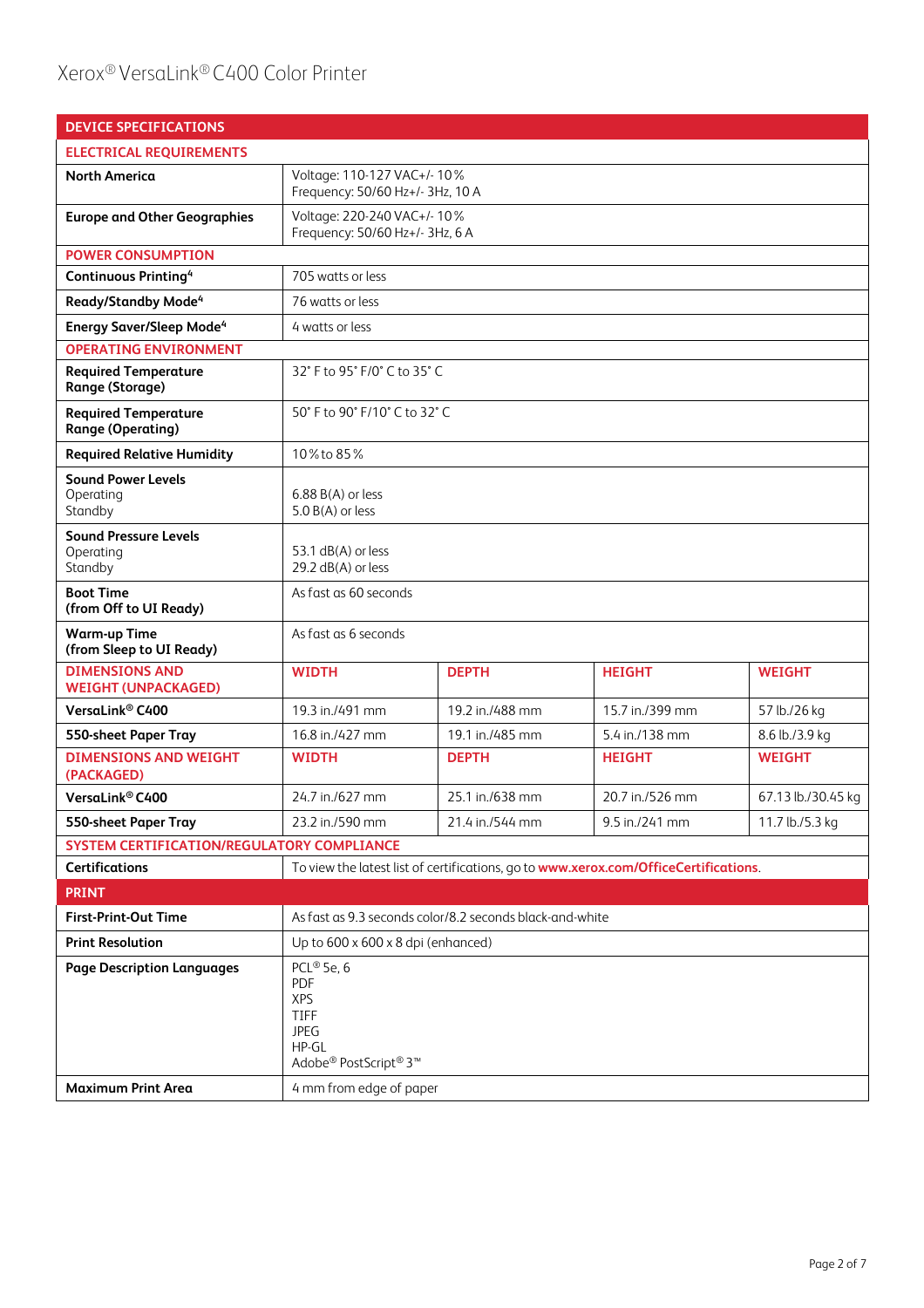| <b>Print Features</b>                               | <b>Application Defaults</b><br>Banner Pages Enable/Disable<br><b>Bi-directional Real-time Status</b><br><b>Booklet Layout</b><br>Color Adjustments (lightness, contrast, saturation, color balance)<br><b>Color Correction</b><br>Draft Mode<br>Fit to New Paper Size<br>Job Identification (Print ID or Banner, Print ID in margins on first page only or all pages)<br>Job Monitoring (Client or Local User Interface)<br>N-up Page Layout (up to 16 pages per sheet)<br>Paper Selection by Attribute<br>Personal Print<br>Print Around Enable/Disable<br>Print from USB<br><b>Run Black</b><br>Sample Set<br>Saved Job<br>Scaling<br>Secure Print<br>Skip Blank Pages<br>Special Pages (exception page programming: covers, inserts, exceptions pages)<br>Store and Recall<br><b>Driver Settings</b><br>Stored Jobs Deletion<br>Two-sided Printing<br>Watermark (predefined and custom)<br>Earth Smart Driver Settings |  |
|-----------------------------------------------------|---------------------------------------------------------------------------------------------------------------------------------------------------------------------------------------------------------------------------------------------------------------------------------------------------------------------------------------------------------------------------------------------------------------------------------------------------------------------------------------------------------------------------------------------------------------------------------------------------------------------------------------------------------------------------------------------------------------------------------------------------------------------------------------------------------------------------------------------------------------------------------------------------------------------------|--|
| <b>Print from USB</b>                               | Allows walk-up printing from Type A USB port<br>Supports direct printing from computer via Type B USB port                                                                                                                                                                                                                                                                                                                                                                                                                                                                                                                                                                                                                                                                                                                                                                                                                |  |
|                                                     | Supported file formats: PDF, JPEG, TIFF, XPS, PDF/A                                                                                                                                                                                                                                                                                                                                                                                                                                                                                                                                                                                                                                                                                                                                                                                                                                                                       |  |
| <b>Operating Systems</b>                            | Windows <sup>®</sup> 7, 8, 8.1, 10<br>Windows Server 2008 SP2, Server 2008 R2 SP1, Server 2012, Server 2012 R2, Server 2016<br>macOS® 10.11, 10.12, 10.13<br>Citrix®<br>Redhat® Enterprise Linux®<br>Fedora Core<br>IBM <sup>®</sup> AIX <sup>®</sup><br>HP-UX®<br>Oracle <sup>®</sup> Solaris<br><b>SUSE®</b><br>SAP <sup>®</sup><br>Note: For information about supported versions for the above operating systems, please visit our<br>Drivers & Downloads page and specify your device at www.support.xerox.com.                                                                                                                                                                                                                                                                                                                                                                                                      |  |
| Fonts                                               | PostScript fonts: 136<br>PCL fonts: 83                                                                                                                                                                                                                                                                                                                                                                                                                                                                                                                                                                                                                                                                                                                                                                                                                                                                                    |  |
| Xerox <sup>®</sup> Global Print Driver <sup>®</sup> | A truly universal print driver that lets IT administrators install, upgrade and manage Xerox®<br>and non-Xerox® devices from a single driver. It provides a consistent, easy-to-use interface for end-<br>users, reducing the number of support calls, and simplifying print services management.                                                                                                                                                                                                                                                                                                                                                                                                                                                                                                                                                                                                                         |  |
| Xerox <sup>®</sup> Pull Print Driver                | Makes it easy for IT managers to qualify, deploy and manage all print devices using a single driver<br>in a Pull Print environment. Uses a single queue and single driver. The Xerox® Pull Print Driver<br>extends convenience across a broad range of printing assets. IT administrators no longer need to<br>manage and configure multiple drivers. Used in conjunction with Equitrac Office®, Ysoft®<br>Safe $Q^{\circledR}$ , Pharos® and others.                                                                                                                                                                                                                                                                                                                                                                                                                                                                     |  |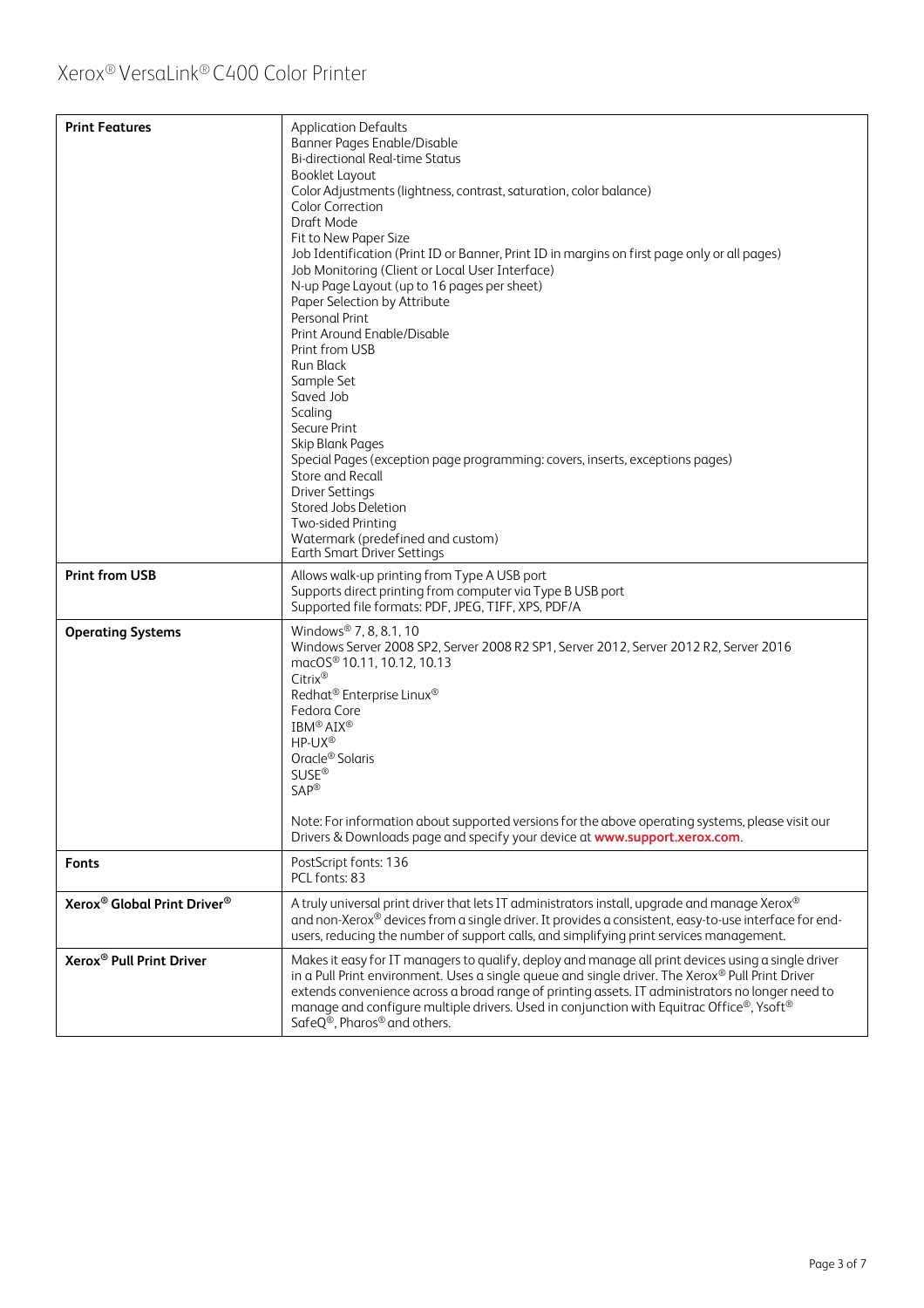| MOBILE SOLUTIONS AND MOBILE DEVICE APPS                                                                           |                                                                                                                                                                                                                                                                                                                                                                                                                                                                                                                                                                                                                                                                                                                                                                   |
|-------------------------------------------------------------------------------------------------------------------|-------------------------------------------------------------------------------------------------------------------------------------------------------------------------------------------------------------------------------------------------------------------------------------------------------------------------------------------------------------------------------------------------------------------------------------------------------------------------------------------------------------------------------------------------------------------------------------------------------------------------------------------------------------------------------------------------------------------------------------------------------------------|
| Apple <sup>®</sup> AirPrint <sup>®</sup>                                                                          | Print email, photos and important office documents directly from an Apple iPhone® or iPad® with no<br>drivers to install and no cables to connect. With AirPrint, an iPhone or iPad automatically locates and<br>connects to the AirPrint-enabled device over the office Wi-Fi network.                                                                                                                                                                                                                                                                                                                                                                                                                                                                           |
| Mopria <sup>®</sup> Certified                                                                                     | ConnectKey® Technology-enabled print devices are Mopria® certified. Mopria® certification ensures<br>you can print wirelessly from your Mopria® supported (Android) smart phone, tablet and other<br>mobile devices instantly and easily.                                                                                                                                                                                                                                                                                                                                                                                                                                                                                                                         |
| Xerox <sup>®</sup> @printbyXerox App                                                                              | @printbyXerox App is a free service that allows secure printing from any email-enabled device<br>(computer, phone, tablet, iOS, Android <sup>™</sup> , Google® Chromebook <sup>™</sup> and more) to a Xerox® printer or<br>MFP using a single email address with no IT intervention. No training is needed. End-users simply<br>send attachments to the email address, and release them at the MFP panel.                                                                                                                                                                                                                                                                                                                                                         |
| Xerox <sup>®</sup> Print Services plug-in<br>for Android <sup>™</sup> (Free at<br>Google Play <sup>™</sup> Store) | The Xerox® Print Services plug-in for Android KitKat (4.4 or greater) devices streamlines mobile<br>printing without third-party apps or additional print drivers. You can easily print photos, web pages<br>and documents when your mobile device is connected to printers or multifunction printers using a<br>wireless network. A robust print option set includes two-sided printing, stapling and secure code<br>release. A free download is available from the Google Play™ store.                                                                                                                                                                                                                                                                          |
| Xerox <sup>®</sup> Workplace Suite<br>and Xerox® Workplace Cloud                                                  | Xerox® Workplace Suite is a modular set of workflows designed to save customers time and money<br>by providing effective control over their print fleet, while enabling worker productivity and mobility<br>through a set of robust workflows. Xerox enables ultimate customer flexibility by offering these<br>capabilities in both an on-premises server version (Workplace Suite) and with a cloud based-version<br>(Workplace Cloud) of this solution.                                                                                                                                                                                                                                                                                                        |
| <b>SOFTWARE SOLUTIONS</b>                                                                                         |                                                                                                                                                                                                                                                                                                                                                                                                                                                                                                                                                                                                                                                                                                                                                                   |
| Xerox <sup>®</sup> ConnectKey <sup>®</sup> Apps<br>(Found at the Xerox App Gallery)                               | Increase user productivity by simplifying and shortening everyday tasks. Unlike traditional software,<br>ConnectKey® Apps do not require a dedicated server, PC or IT resource. Instead, simply download<br>these lightweight, serverless ConnectKey® Apps to the ConnectKey® Technology-enabled device.                                                                                                                                                                                                                                                                                                                                                                                                                                                          |
| <b>SECURITY</b>                                                                                                   |                                                                                                                                                                                                                                                                                                                                                                                                                                                                                                                                                                                                                                                                                                                                                                   |
| <b>Security Features</b>                                                                                          | <b>Access Controls</b><br>AES 256-bit Encryption<br>Audit Log<br>Certificate Path Validation<br>Certificate Revocation List (CRL)/Status Protocol (OCSP)<br>Detection of External Program Falsification (XCP Plug-in)<br>Cisco <sup>®</sup> Identity Services Engine (ISE) Integration<br>Domain Filtering<br>FIPS 140-2<br><b>Firmware Verification</b><br>Immediate Disk Overwrite*<br>IP Address Filtering<br><b>IPsec</b><br>Network Authentication<br>Port Filtering<br>Pre-installed Self-Signed Certificates<br><b>Role Based Permissions</b><br>Secure Print<br>Security Certificate Management<br>Smart Card Enablement (CAC/PIV/.NET)<br>SNMPv3<br>Status Protocol (OCSP)<br>TLS/SSL<br>Trusted Platform Module (TPM)<br>*Requires HDD/Productivity Kit |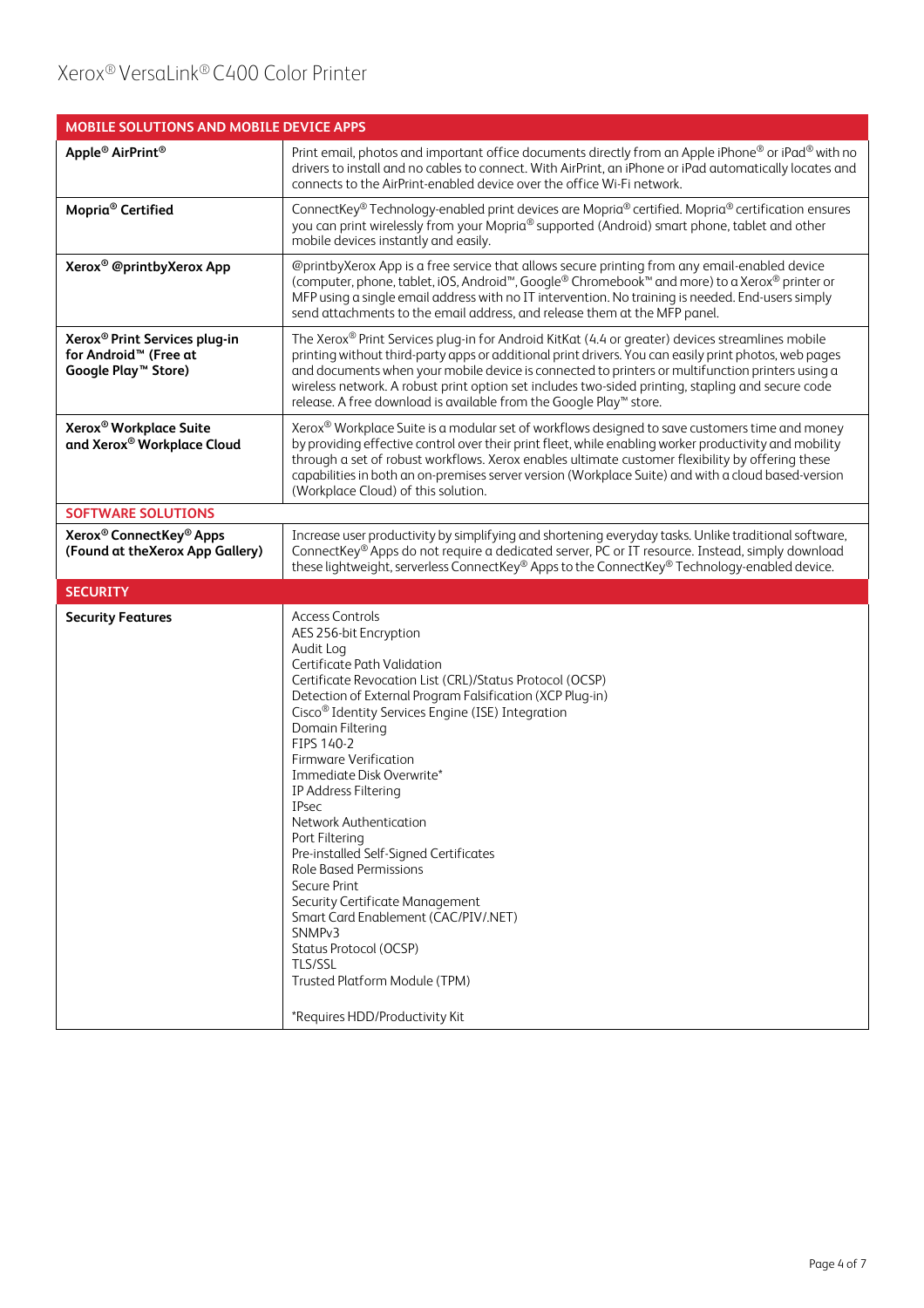| <b>ACCOUNTING</b>                   |                                                                                                                                                                                                                                                                                                                                                                                                                                                                                                                                                                                             |  |
|-------------------------------------|---------------------------------------------------------------------------------------------------------------------------------------------------------------------------------------------------------------------------------------------------------------------------------------------------------------------------------------------------------------------------------------------------------------------------------------------------------------------------------------------------------------------------------------------------------------------------------------------|--|
|                                     | XEROX <sup>®</sup> STANDARD ACCOUNTING TOOL/NETWORK ACCOUNTING (STANDARD)                                                                                                                                                                                                                                                                                                                                                                                                                                                                                                                   |  |
| <b>Tracking</b>                     | Print usage                                                                                                                                                                                                                                                                                                                                                                                                                                                                                                                                                                                 |  |
| Accounting                          | Xerox® Standard Accounting Tool<br>Up to 1,000 User Accounts without HDD<br>Up to 9,999 User Accounts with HDD<br>Up to 500 General Accounts<br>Network Accounting (Job Based Accounting)<br>Up to 1,000 User IDs; Up to 1,000 Account IDs without HDD                                                                                                                                                                                                                                                                                                                                      |  |
|                                     | Up to 60,000 User IDs; Up to 60,000 Account IDs with HDD<br>Up to 14,000 Accounting Records (transactions)                                                                                                                                                                                                                                                                                                                                                                                                                                                                                  |  |
| <b>Features</b>                     | Administrator can manage the feature via the Embedded Web Server.                                                                                                                                                                                                                                                                                                                                                                                                                                                                                                                           |  |
|                                     | ACCOUNTING OPTIONS - NETWORK ACCOUNTING (ALLOWS CENTRAL SERVER TO MANAGE ALL ACCOUNTING)                                                                                                                                                                                                                                                                                                                                                                                                                                                                                                    |  |
|                                     | • Enhanced network accounting with up to the minute data on how the system is being used<br>• Comprehensive management and enterprise scale tracking and reporting of deviceusage<br>. Numerous solutions are available through Xerox Alliance Partners. For details visitwww.xerox.com<br>• Security enhancements include simultaneous support for HTTP/HTTPS protocols<br>• Device requests account authentication from third party server enabling larger databases of<br>users and accounts<br>• Accept Authentication Login at control panel and pass to third party NetworkingAccount |  |
| <b>PAPER HANDLING</b>               |                                                                                                                                                                                                                                                                                                                                                                                                                                                                                                                                                                                             |  |
| <b>BYPASS TRAY</b>                  |                                                                                                                                                                                                                                                                                                                                                                                                                                                                                                                                                                                             |  |
| Capacity <sup>5</sup>               | 150 sheets                                                                                                                                                                                                                                                                                                                                                                                                                                                                                                                                                                                  |  |
| <b>Sizes</b>                        | Custom sizes: 3 x 5 in. to 8.5 x 14 in./76.2 x 127 mm to 216 x 356 mm                                                                                                                                                                                                                                                                                                                                                                                                                                                                                                                       |  |
| Weights<br>One-sided:<br>Two-sided: | 16 lb. bond to 80 lb. cover/60 to 220 gsm<br>16 lb. bond to 60 lb. cover/60 to 163 gsm                                                                                                                                                                                                                                                                                                                                                                                                                                                                                                      |  |
| <b>Types</b>                        | Plain<br>Lightweight Cardstock<br>Cardstock<br>Hole Punched<br>Recycled<br>Pre-Printed<br>Letterhead<br><b>Bond</b><br>Lightweight Glossy Cardstock<br>Glossy Cardstock<br>Labels<br>Envelopes<br>Custom                                                                                                                                                                                                                                                                                                                                                                                    |  |
| <b>TRAY 1</b>                       |                                                                                                                                                                                                                                                                                                                                                                                                                                                                                                                                                                                             |  |
| Capacity <sup>5</sup>               | 550 sheets                                                                                                                                                                                                                                                                                                                                                                                                                                                                                                                                                                                  |  |
| <b>Sizes</b>                        | Custom sizes: 5.8 x 8.3 in. to 8.5 x 14 in./148 x 210 mm to 216 x 356 mm                                                                                                                                                                                                                                                                                                                                                                                                                                                                                                                    |  |
| Weights<br>One-sided:<br>Two-sided: | 16 lb. bond to 80 lb. cover/60 to 220 gsm<br>16 lb. bond to 60 lb. cover/60 to 163 gsm                                                                                                                                                                                                                                                                                                                                                                                                                                                                                                      |  |
| <b>Types</b>                        | Plain<br>Lightweight Cardstock<br>Cardstock<br>Hole Punched<br>Recycled<br>Pre-Printed<br>Letterhead<br>Bond<br>Lightweight Glossy Cardstock<br><b>Glossy Cardstock</b><br>Custom                                                                                                                                                                                                                                                                                                                                                                                                           |  |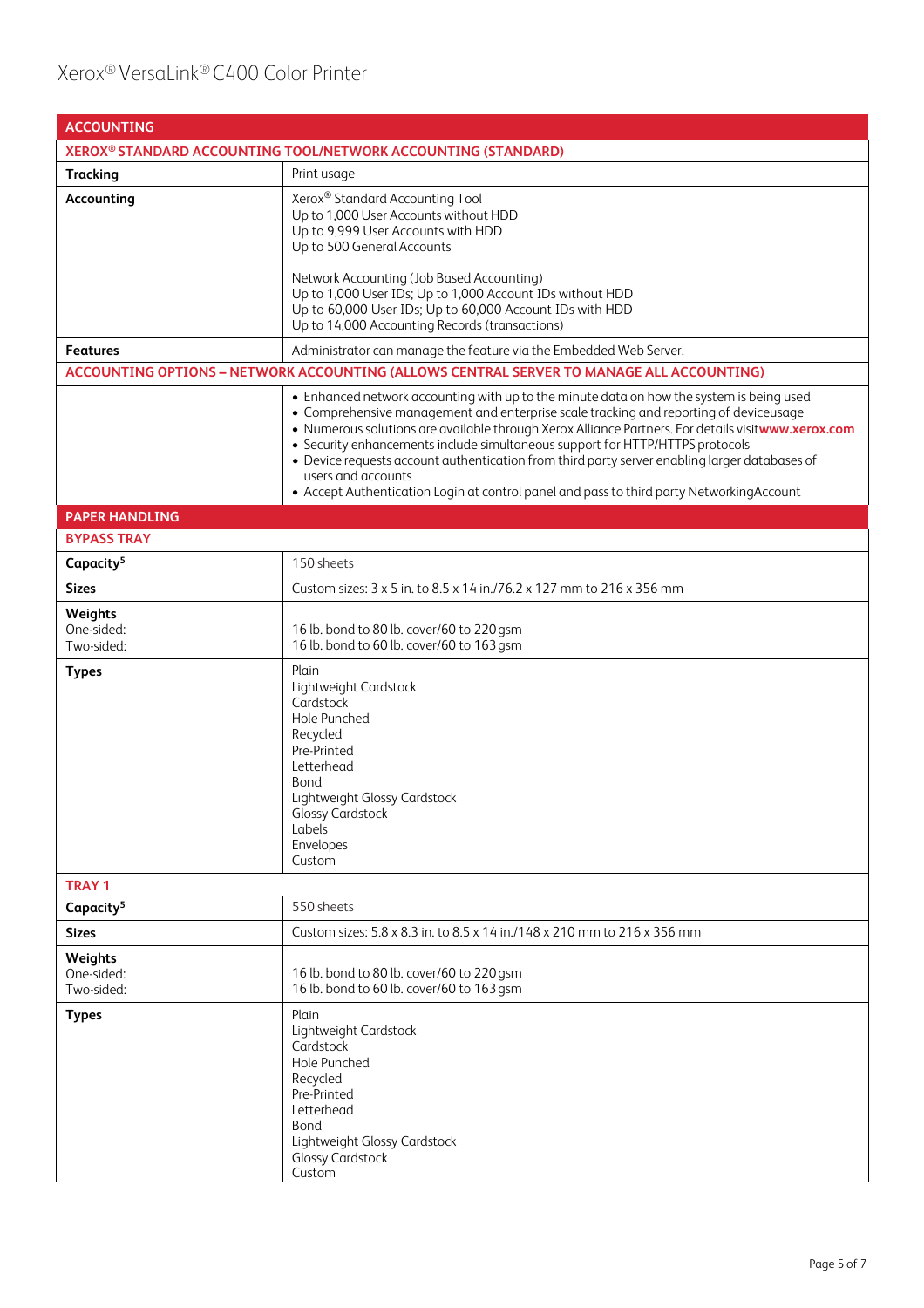| <b>OPTIONAL TRAY 2</b>                                          |                                                                                                                                                                                                                                                                                                                                                                                                                                               |  |
|-----------------------------------------------------------------|-----------------------------------------------------------------------------------------------------------------------------------------------------------------------------------------------------------------------------------------------------------------------------------------------------------------------------------------------------------------------------------------------------------------------------------------------|--|
| Capacity <sup>5</sup>                                           | 550 sheets                                                                                                                                                                                                                                                                                                                                                                                                                                    |  |
| <b>Sizes</b>                                                    | Custom Sizes: 5.8 x 8.3 in. to 8.5 x 14 in./148 x 210 mm to 216 x 356 mm                                                                                                                                                                                                                                                                                                                                                                      |  |
| Weights<br>One-sided:<br>Two-sided:                             | 16 lb. bond to 80 lb. cover/60 to 220 gsm<br>16 lb. bond to 60 lb. cover/60 to 163 gsm                                                                                                                                                                                                                                                                                                                                                        |  |
| <b>Types</b><br><b>TOTAL CAPACITY</b>                           | Plain<br>Lightweight Cardstock<br>Cardstock<br>Hole Punched<br>Recycled<br>Pre-Printed<br>Letterhead<br>Bond<br>Lightweight Glossy Cardstock<br><b>Glossy Cardstock</b><br>Custom                                                                                                                                                                                                                                                             |  |
| <b>Standard Device Capacity<sup>5</sup></b>                     | 700 sheets                                                                                                                                                                                                                                                                                                                                                                                                                                    |  |
|                                                                 | 1,250 sheets                                                                                                                                                                                                                                                                                                                                                                                                                                  |  |
| <b>Total Device Capacity<sup>5</sup></b><br><b>PAPER OUTPUT</b> |                                                                                                                                                                                                                                                                                                                                                                                                                                               |  |
| Output Capacity <sup>5</sup>                                    | 250 sheets                                                                                                                                                                                                                                                                                                                                                                                                                                    |  |
| <b>Automatic Two-sided Printing</b>                             | Standard                                                                                                                                                                                                                                                                                                                                                                                                                                      |  |
| <b>DEVICE MANAGEMENT</b>                                        |                                                                                                                                                                                                                                                                                                                                                                                                                                               |  |
| <b>Network Protocols</b>                                        | TCP/IP: HTTP/HTTPS, Internet Printing Protocol, LPR/LPD, Raw Socket Printing/Port 9100, IPv4/IPv6,<br><b>WSD LDAP</b><br>Bonjour <sup>®</sup> /AirPrint <sup>™</sup><br>Most protocols not in use can be disabled                                                                                                                                                                                                                             |  |
| <b>Administrative Protocols</b>                                 | DHCP, SNMP, WINS, HTTP, HTTPS, TLS, SNTP, MDNS                                                                                                                                                                                                                                                                                                                                                                                                |  |
| <b>REMOTE CONTROL PANEL</b>                                     |                                                                                                                                                                                                                                                                                                                                                                                                                                               |  |
|                                                                 | • Enables faster, more convenient technical support and user training<br>• IT administrators and other authorized users can control the device remotely from a web page on<br>any device<br>• Remote user experience is identical to performing tasks directly at the device                                                                                                                                                                  |  |
| <b>XEROX<sup>®</sup> CENTREWARE<sup>®</sup> WEB SOFTWARE</b>    |                                                                                                                                                                                                                                                                                                                                                                                                                                               |  |
|                                                                 | • A web-based server application for network administrators that permits web browser-based device<br>management from any workstation, whether running Windows or UNIX or any other operating<br>system<br>• Works with any SNMP-managed printer from any manufacturer<br>• Provides help with device discovery and installations, health checks and troubleshooting, and<br>device upgrades, as well as basic accounting and asset management |  |
| XEROX® EMBEDDED WEB SERVER - INTEGRATED DEVICE WEB PAGE         |                                                                                                                                                                                                                                                                                                                                                                                                                                               |  |
| <b>Device Status</b>                                            | • Tray Status/Contents<br>• Consumables Status<br>• Billing/Usage<br>• Quick Links<br>• Online Support                                                                                                                                                                                                                                                                                                                                        |  |
| <b>Print Queue Viewing</b>                                      | Job print queue management - view and delete                                                                                                                                                                                                                                                                                                                                                                                                  |  |
| <b>Job Submission</b>                                           | Print-ready files (PS, PCL, PDF, XPS, JPEG)                                                                                                                                                                                                                                                                                                                                                                                                   |  |
| <b>Device Administration</b>                                    | Allows simple, remote installation setting of configuration options and management of the device                                                                                                                                                                                                                                                                                                                                              |  |
| <b>Browsers</b>                                                 | Microsoft® Internet Explorer®<br>Microsoft Edge <sup>™</sup><br>Mozilla <sup>™</sup> Firefox <sup>®</sup><br>Apple® Safari®<br>Google Chrome™                                                                                                                                                                                                                                                                                                 |  |